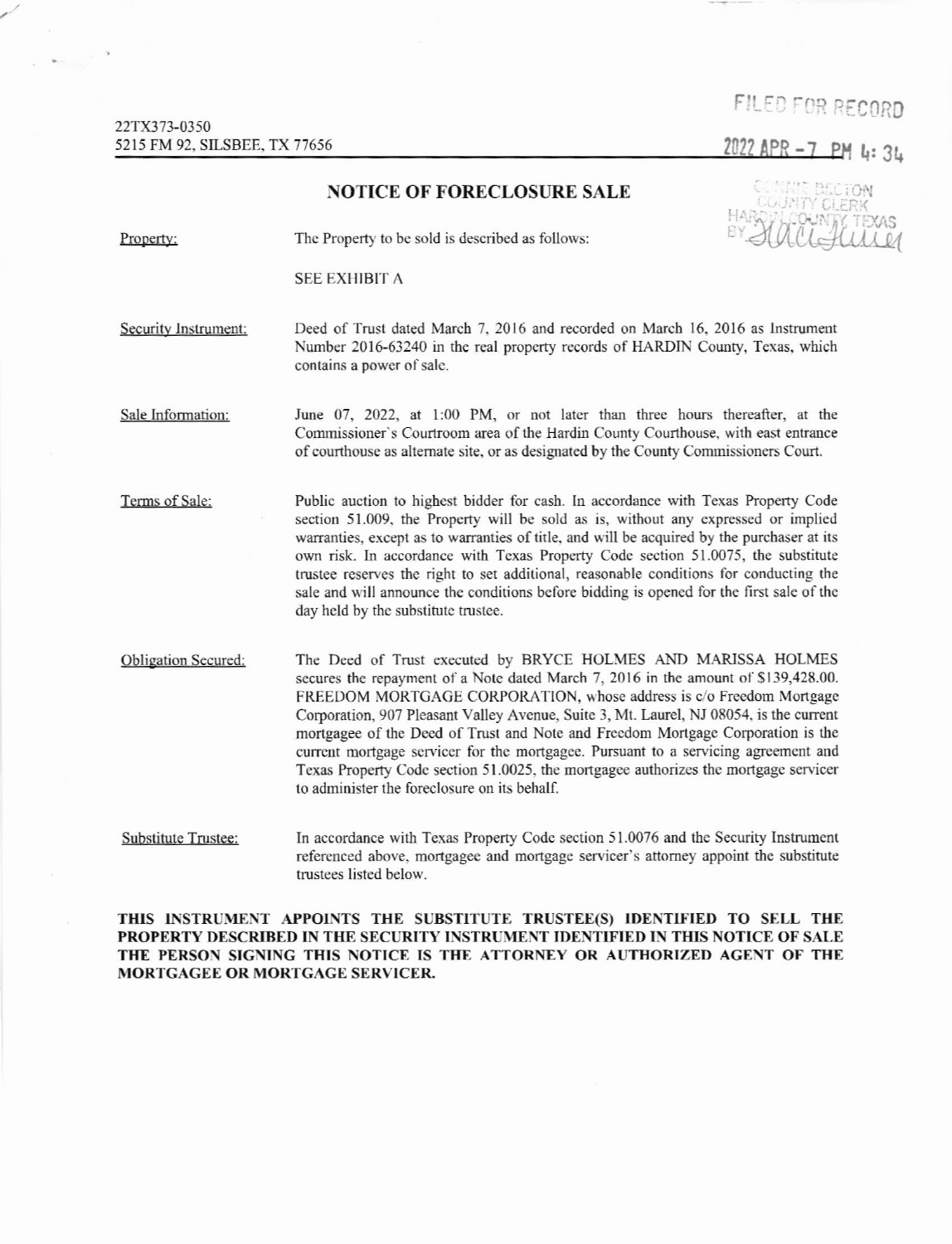ASSERT AND PROTECT YOUR RIGHTS AS A MEMBER OF THE ARMED FORCES OF THE UNITED STATES. IF YOU ARE OR YOUR SPOUSE IS SERVING ON ACTIVE MILITARY DUTY, INCLUDING ACTIVE MILITARY DUTY AS A MEMBER OF THE TEXAS NATIONAL GUARD OR THE NATIONAL GUARD OF ANOTHER STATE OR AS A MEMBER OF A RESERVE COMPONENT OF THE ARMED FORCES OF THE UNITED STATES, PLEASE SEND WRITTEN NOTICE OF THE ACTIVE DUTY MILITARY SERVICE TO THE SENDER OF THIS NOTICE IMMEDIATELY.

finkne blinding

Miller, George & Suggs, PLLC Dustin C. George, Attorney at Law Tracey Midkiff, Attorney at Law Jonathan Andring, Attorney at Law 5601 Democracy Drive, Suite 265 Plano, TX 75024

Innare Hillen

Substitute Trustee(s): Reid Ruple, Kathleen Adkins, Evan Press, Cary Corenblum, Kristopher Holub, Joshua Sanders, Renee Speight, Julian Perrine, Amy Oian, Catrena Ward, Matthew Hansen, Maryna Danielian, Dana Dennen, Tommy Jackson, Ron Harmon, Keata Smith, Margie Allen, Kyle Tiffany Beggs and Auction.com Barclay, employees, including but not limited to those listed herein

c/o Miller, George & Suggs, PLLC 5601 Democracy Drive, Suite 265 Plano, TX 75024

Certificate of Posting

, declare under penalty of perjury that on the  $\frac{7\frac{1}{16}}{20\frac{22}{16}}$  day of Margie I, requirements of HARDIN County, Texas and Texas Property Code sections 51.002(b)(1) and 51.002(b)(2).